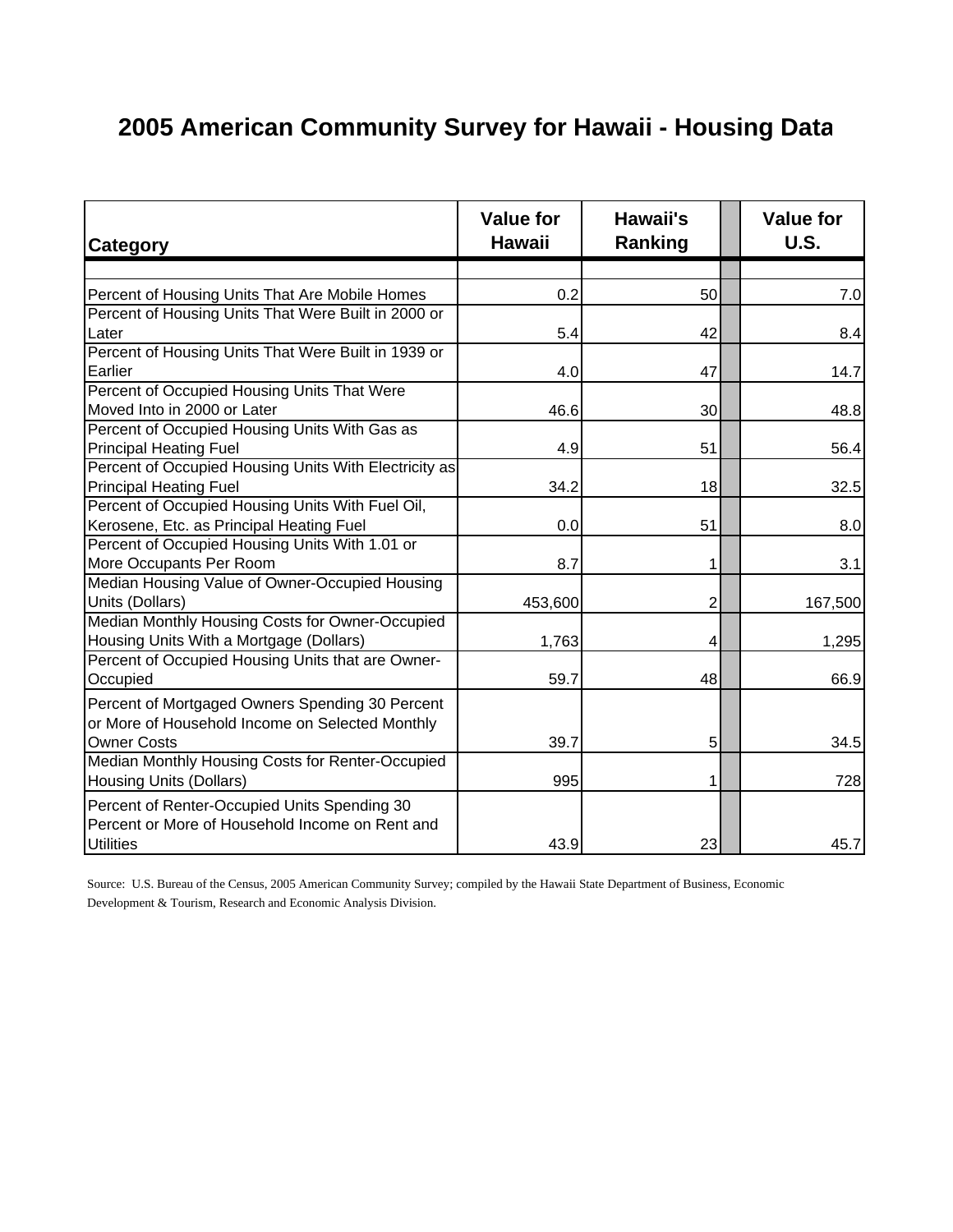## **Selected Housing Characteristic, by County for the State of Hawaii: 2005**

[Data for Kauai County and Kalawao County is not available. Based on a sample. Confidence intervals not shown]

| <b>Category</b>                                      | <b>State of</b><br><b>Hawaii</b> | <b>City and</b><br><b>County of</b><br><b>Honolulu</b> | Hawaii<br><b>County</b> | <b>Maui</b><br><b>County</b> |
|------------------------------------------------------|----------------------------------|--------------------------------------------------------|-------------------------|------------------------------|
|                                                      |                                  |                                                        |                         |                              |
| <b>Total housing units</b><br>Occupied housing units | 491,071<br>430,007               | 329,300<br>300,557                                     | 71,984<br>59,470        | 62,178<br>48,393             |
| Vacant housing units                                 | 61,064                           | 28,743                                                 | 12,514                  | 13,785                       |
|                                                      |                                  |                                                        |                         |                              |
| Homeowner vacancy rate                               | 0.9                              | 0.6                                                    | 1.9                     | 0.8                          |
| Rental vacancy rate                                  | 4.7                              | 4.3                                                    | $\overline{8.3}$        | 3.2                          |
| UNITS IN STRUCTURE                                   |                                  |                                                        |                         |                              |
| 1-unit, detached                                     | 262,821                          | 153,127                                                | 54,756                  | 35,127                       |
| 1-unit, attached                                     | 29,467                           | 23,745                                                 | 1,523                   | 2,650                        |
| 2 units                                              | 13,966                           | 9,405                                                  | 2,070                   | 1,609                        |
| 3 or 4 units                                         | 23,654                           | 17,736                                                 | 2,745                   | 1,678                        |
| 5 to 9 units                                         | 34,286                           | 25,027                                                 | 2,994                   | 5,224                        |
| 10 to 19 units                                       | 26,621                           | 20,143                                                 | 1,922                   | 3,333                        |
| 20 or more units                                     | 98,708                           | 79,195                                                 | 5,459                   | 12,511                       |
| Mobile home                                          | 899                              | $\overline{3}10$                                       | 478                     | 46                           |
| Boat, RV, van, etc.                                  | 649                              | 612                                                    | 37                      | $\Omega$                     |
| <b>YEAR STRUCTURE BUILT</b>                          |                                  |                                                        |                         |                              |
| Built 2005 or later                                  | 1,851                            | 1,253                                                  | 251                     | 136                          |
| Built 2000 to 2004                                   | 24,521                           | 15,792                                                 | 3,566                   | 4,517                        |
| Built 1990 to 1999                                   | 72,517                           | 39,275                                                 | 15,725                  | 10,760                       |
| Built 1980 to 1989                                   | 81,560                           | 39,710                                                 | 19,319                  | 15,699                       |
| Built 1970 to 1979                                   | 129,645                          | 90,425                                                 | 14,989                  | 17,727                       |
| Built 1960 to 1969                                   | 86,609                           | 72,307                                                 | 6,417                   | 5,789                        |
| Built 1950 to 1959                                   | 51,613                           | 42,028                                                 | 3,493                   | 3,875                        |
| Built 1940 to 1949                                   | 23,245                           | 18,164                                                 | 3,257                   | 831                          |
| Built 1939 or earlier                                | 19,510                           | 10,346                                                 | 4,967                   | 2,844                        |
|                                                      |                                  |                                                        |                         |                              |
| <b>ROOMS</b>                                         |                                  |                                                        |                         |                              |
| 1 room                                               | 23,174                           | 14,566                                                 | 4,890                   | 2,955                        |
| 2 rooms                                              | 37,402                           | 22,814                                                 | 3,183                   | 10,254                       |
| 3 rooms                                              | 73,218                           | 48,757                                                 | 7,482                   | 13,112                       |
| 4 rooms                                              | 96,309                           | 65,322                                                 | 13,437                  | 12,273                       |
| 5 rooms                                              | 105,645                          | 64,908                                                 | 22,574                  | 9,643                        |
| 6 rooms                                              | 71,480                           | 50,416                                                 | 9,575                   | 6,831                        |
| 7 rooms                                              | 40,218                           | 29,376                                                 | 5,865                   | 2,877                        |
| 8 rooms                                              | 21,221                           | 15,480                                                 | 2,778                   | 2,334                        |
| 9 rooms or more                                      | 22,404                           | 17,661                                                 | 2,200                   | 1,899                        |
| Median (rooms)                                       | $\overline{4}$ .6                | 4.7                                                    | 4.8                     | 3.9                          |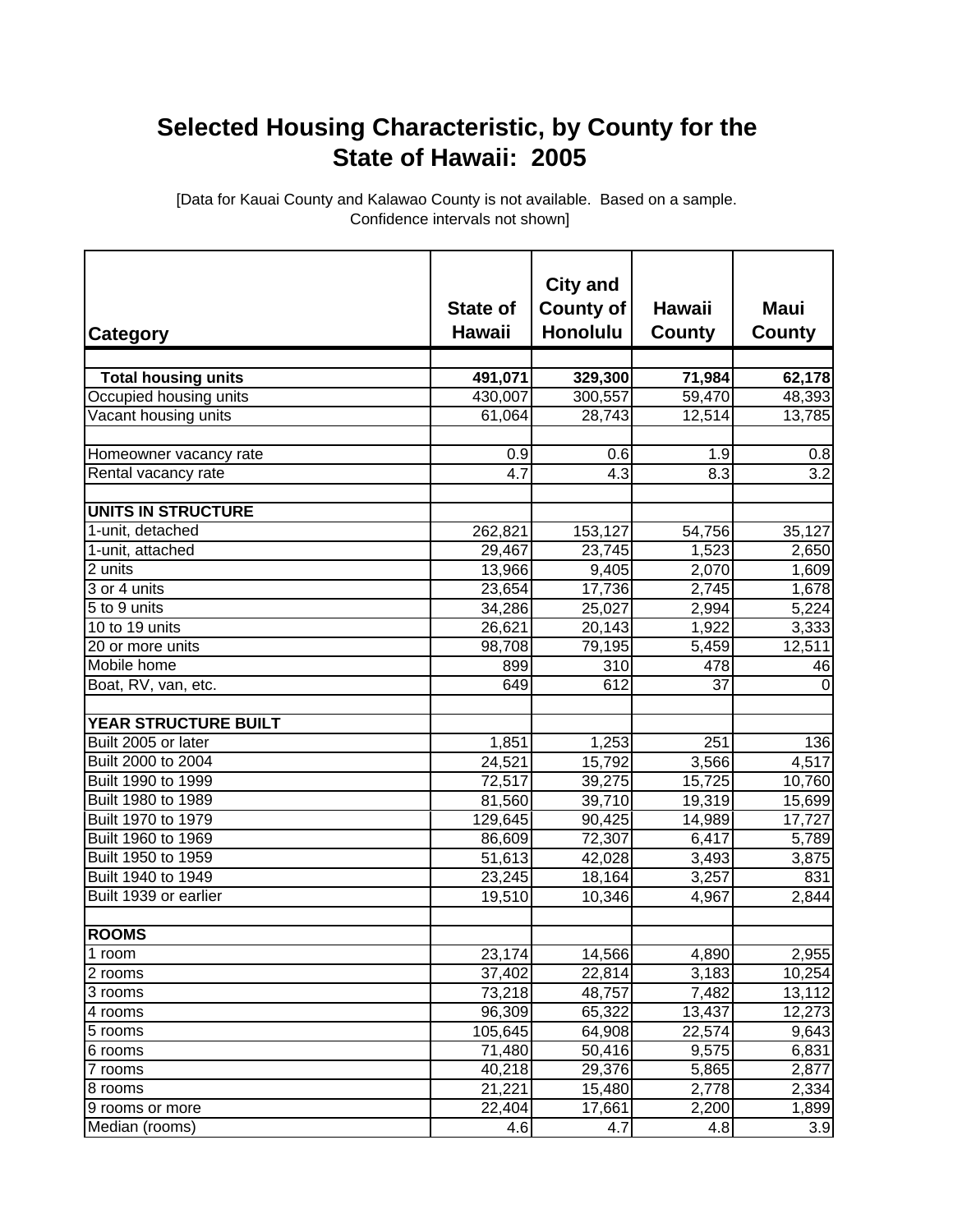| <b>Category</b>                                | <b>State of</b><br><b>Hawaii</b> | <b>City and</b><br><b>County of</b><br><b>Honolulu</b> | <b>Hawaii</b><br><b>County</b> | <b>Maui</b><br><b>County</b> |
|------------------------------------------------|----------------------------------|--------------------------------------------------------|--------------------------------|------------------------------|
|                                                |                                  |                                                        |                                |                              |
|                                                |                                  |                                                        |                                |                              |
| <b>BEDROOMS</b>                                |                                  |                                                        |                                |                              |
| No bedroom<br>1 bedroom                        | 25,219                           | 15,792                                                 | 5,297                          | 3,281                        |
| 2 bedrooms                                     | 75,260<br>130,641                | 53,161<br>88,765                                       | 5,637<br>16,923                | 13,252                       |
| 3 bedrooms                                     | 168,427                          | 103,408                                                | 33,113                         | 18,646<br>18,366             |
| 4 bedrooms                                     | 61,272                           | 45,323                                                 | 7,197                          | 6,082                        |
| 5 or more bedrooms                             | 30,252                           | 22,851                                                 | 3,817                          | 2,551                        |
|                                                |                                  |                                                        |                                |                              |
| <b>Occupied housing units</b>                  | 430,007                          | 300,557                                                | 59,470                         | 48,393                       |
| <b>HOUSING TENURE</b>                          |                                  |                                                        |                                |                              |
| Owner-occupied                                 | 256,578                          | 173,182                                                | 39,949                         | 28,476                       |
| Renter-occupied                                | 173,429                          | 127,375                                                | 19,521                         | 19,917                       |
|                                                |                                  |                                                        |                                |                              |
| Average household size of owner-occupied unit  | 3.04                             | 3.1                                                    | 2.85                           | 3.05                         |
| Average household size of renter-occupied unit | 2.64                             | 2.64                                                   | 2.59                           | 2.59                         |
|                                                |                                  |                                                        |                                |                              |
| YEAR HOUSEHOLDER MOVED INTO UNIT               |                                  |                                                        |                                |                              |
| Moved in 2000 or later                         | 200,387                          | 139,865                                                | 26,768                         | 24,755                       |
| Moved in 1995 to 1999                          | 55,814                           | 38,406                                                 | 8,680                          | 6,336                        |
| Moved in 1990 to 1994                          | 39,688                           | 25,449                                                 | 7,180                          | 3,967                        |
| Moved in 1980 to 1989                          | 55,097                           | 37,905                                                 | 7,500                          | 6,579                        |
| Moved in 1970 to 1979                          | 39,417                           | 28,812                                                 | 5,532                          | 2,868                        |
| Moved in 1969 or earlier                       | 39,604                           | 30,120                                                 | 3,810                          | 3,888                        |
|                                                |                                  |                                                        |                                |                              |
| <b>VEHICLES AVAILABLE</b>                      |                                  |                                                        |                                |                              |
| No vehicles available                          | 37,322                           | 31,122                                                 | 3,118                          | 2,383                        |
| 1 vehicle available                            | 147,946                          | 108,609                                                | 18,936                         | 15,379                       |
| 2 vehicles available                           | 154,509                          | 100,217                                                | 24,666                         | 20,096                       |
| 3 or more vehicles available                   | 90,230                           | 60,609                                                 | 12,750                         | 10,535                       |
| <b>HOUSE HEATING FUEL</b>                      |                                  |                                                        |                                |                              |
| Utility gas                                    | 13,566                           | 12,183                                                 | 696                            | 231                          |
| Bottled, tank, or LP gas                       | 7,383                            | 2,948                                                  | 1,986                          | 1,268                        |
| Electricity                                    | 147,093                          | 114,675                                                | 11,090                         | 12,952                       |
| Fuel oil, kerosene, etc.                       | 79                               | 0                                                      | 0                              | 79                           |
| Coal or coke                                   | 50                               | 50                                                     | 0                              | 0                            |
| Wood                                           | 1,515                            | 41                                                     | 948                            | 526                          |
| Solar energy                                   | 5,079                            | 2,654                                                  | 565                            | $\overline{1,561}$           |
| Other fuel                                     | 196                              | 196                                                    | 0                              | 0                            |
| No fuel used                                   | 255,046                          | 167,810                                                | 44,185                         | 31,776                       |
|                                                |                                  |                                                        |                                |                              |
| <b>SELECTED CHARACTERISTICS</b>                |                                  |                                                        |                                |                              |
| Lacking complete plumbing facilities           | 2,167                            | 853                                                    | 807                            | 429                          |
| Lacking complete kitchen facilities            | 4,412                            | 2,298                                                  | 1,095                          | 824                          |
| No telephone service available                 | 18,915                           | 12,470                                                 | 2,913                          | 2,937                        |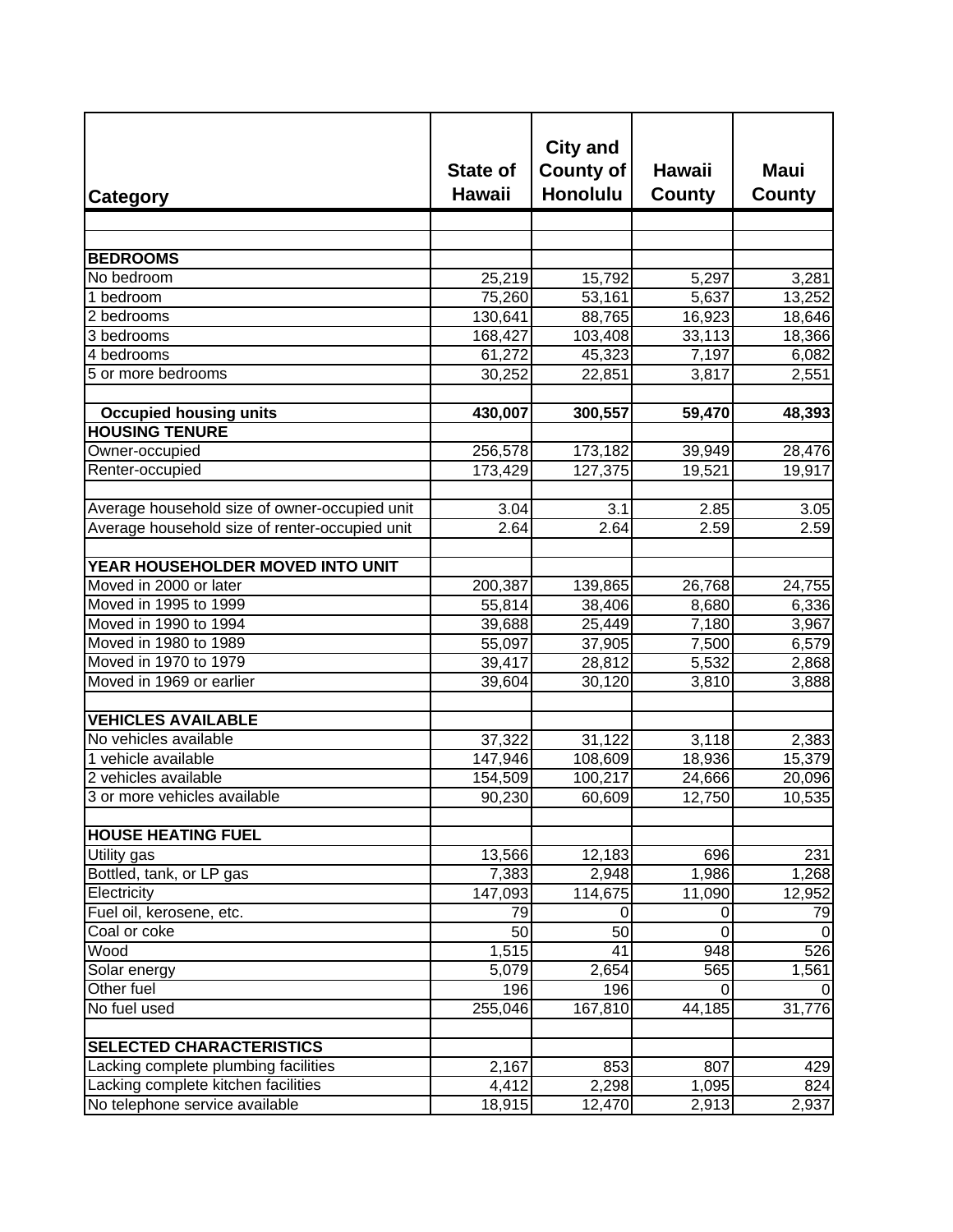| <b>Category</b>                                                            | <b>State of</b><br><b>Hawaii</b> | <b>City and</b><br><b>County of</b><br><b>Honolulu</b> | <b>Hawaii</b><br><b>County</b> | Maui<br><b>County</b>   |
|----------------------------------------------------------------------------|----------------------------------|--------------------------------------------------------|--------------------------------|-------------------------|
|                                                                            |                                  |                                                        |                                |                         |
|                                                                            |                                  |                                                        |                                |                         |
| <b>OCCUPANTS PER ROOM</b>                                                  |                                  |                                                        |                                |                         |
| 1.00 or less                                                               | 392,469                          | 274,846                                                | 54,397                         | 43,067                  |
| 1.01 to $1.\overline{50}$<br>1.51 or more                                  | 25,222                           | 16,818                                                 | 3,396                          | 3,763                   |
|                                                                            | 12,316                           | 8,893                                                  | 1,677                          | 1,563                   |
| <b>Owner-occupied units</b>                                                | 256,578                          | 173,182                                                | 39,949                         | 28,476                  |
| <b>VALUE</b>                                                               |                                  |                                                        |                                |                         |
| Less than \$50,000                                                         | 2,340                            | 1,488                                                  | 748                            | N                       |
| \$50,000 to \$99,999                                                       | 4,677                            | 2,497                                                  | 1,892                          | $\overline{\mathsf{N}}$ |
| \$100,000 to \$149,999                                                     | 9,832                            | 4,848                                                  | 4,037                          | $\mathsf{N}$            |
| \$150,000 to \$199,999                                                     | 13,792                           | 9,423                                                  | 3,212                          | N                       |
| \$200,000 to \$299,999                                                     | 36,251                           | 24,824                                                 | 7,791                          | $\overline{\mathsf{N}}$ |
| \$300,000 to \$499,999                                                     | 79,974                           | 55,803                                                 | 11,977                         | $\overline{N}$          |
| \$500,000 to \$999,999                                                     | 92,678                           | 63,586                                                 | 8,579                          | $\overline{\mathsf{N}}$ |
| \$1,000,000 or more                                                        | 17,034                           | 10,713                                                 | 1,713                          | $\overline{\mathsf{N}}$ |
| Median (dollars)                                                           | 453,600                          | 457,700                                                | 329,900                        | 573,400                 |
|                                                                            |                                  |                                                        |                                |                         |
| <b>MORTGAGE STATUS AND SELECTED</b><br><b>MONTHLY OWNER COSTS</b>          |                                  |                                                        |                                |                         |
| Housing units with a mortgage                                              | 173,911                          | 119,656                                                | 25,055                         | 19,578                  |
| Less than \$300                                                            | 500                              | 419                                                    | 14                             | 52                      |
| \$300 to \$499                                                             | 2,778                            | 1,511                                                  | 817                            | 257                     |
| \$500 to \$699                                                             | 6,685                            | 3,917                                                  | 2,256                          | 145                     |
| \$700 to \$999                                                             | 16,920                           | 10,098                                                 | 4,072                          | 1,786                   |
| \$1,000 to \$1,499                                                         | 38,010                           | 24,883                                                 | 7,495                          | 3,359                   |
| \$1,500 to \$1,999                                                         | 38,646                           | 27,451                                                 | 4,210                          | 4,076                   |
| \$2,000 or more                                                            | 70,372                           | 51,377                                                 | 6,191                          | 9,903                   |
| Median (dollars)                                                           | 1,763                            | 1,834                                                  | 1,344                          | 2,017                   |
| Housing units without a mortgage                                           | 82,667                           | 53,526                                                 | 14,894                         | 8,898                   |
| Less than \$100                                                            | 2,428                            | 1,030                                                  | 1,317                          | 81                      |
| \$100 to \$199                                                             | 11,303                           | 5,827                                                  | 3,665                          | 1,103                   |
| \$200 to \$299                                                             | 21,211                           | 12,960                                                 | 4,678                          | 2,622                   |
| \$300 to \$399                                                             | 19,805                           | 13,822                                                 | 2,801                          | 1,495                   |
| \$400 or more                                                              | 27,920                           | 19,887                                                 | 2,433                          | 3,597                   |
| Median (dollars)                                                           | 330                              | 344                                                    | 256                            | 332                     |
| <b>SELECTED MONTHLY OWNER COSTS AS A</b><br>PERCENTAGE OF HOUSEHOLD INCOME |                                  |                                                        |                                |                         |
| Housing unit with a mortgage                                               | 173,911                          | 119,656                                                | 25,055                         | 19,578                  |
| Less than 20.0 percent                                                     | 51,376                           | 35,309                                                 | 8,126                          | 4,495                   |
| 20.0 to 24.9 percent                                                       | 29,374                           | 20,765                                                 | 3,635                          | 3,281                   |
| 25.0 to 29.9 percent                                                       | 23,303                           | 17,504                                                 | 2,535                          | 2,306                   |
| 30.0 to 34.9 percent                                                       | 15,141                           | 10,893                                                 | 2,647                          | 1,088                   |
| 35.0 percent or more                                                       | 53,912                           | 34,475                                                 | 8,112                          | 8,313                   |
| Not computed                                                               | 805                              | 710                                                    | $\pmb{0}$                      | 95                      |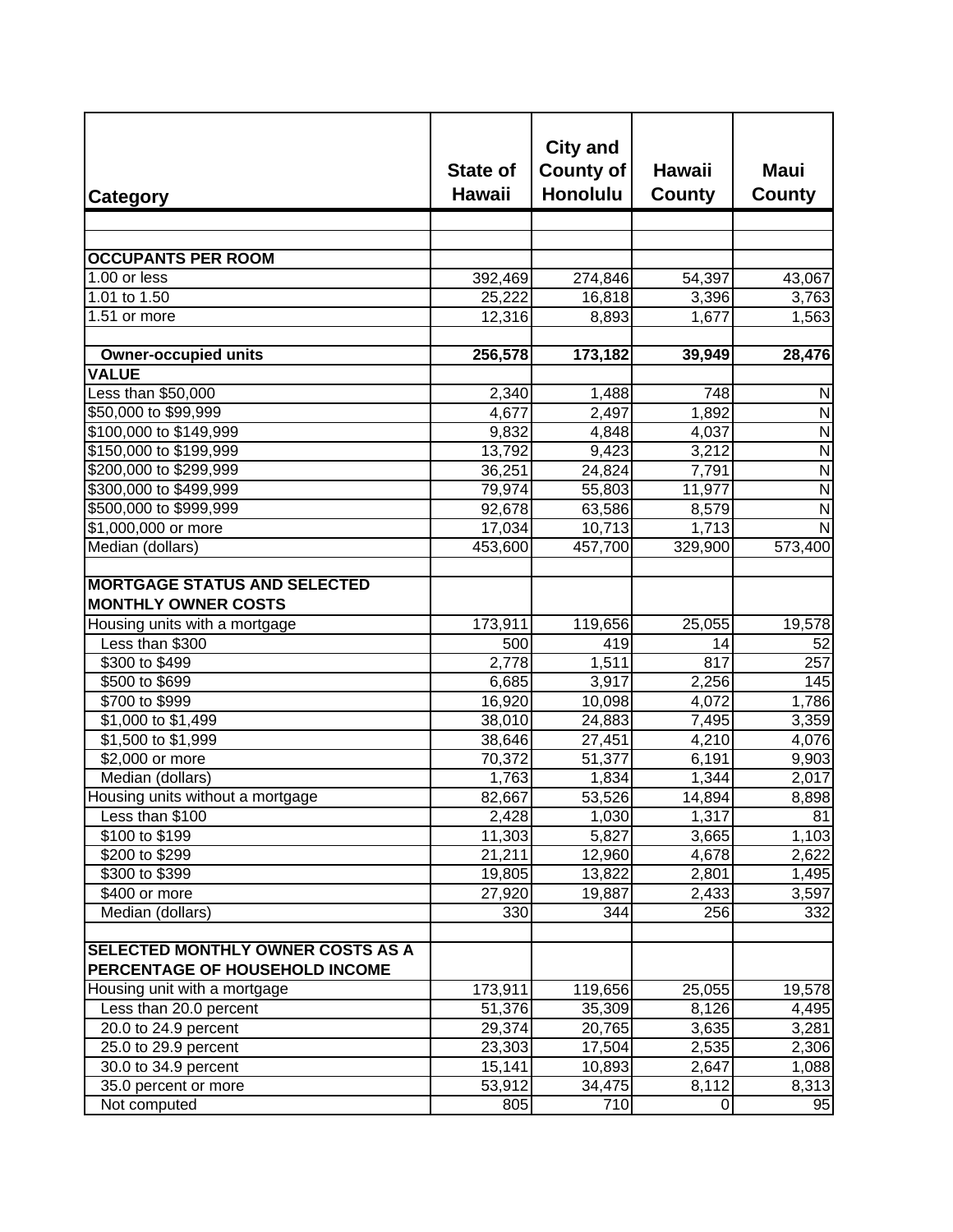| Category                                                        | <b>State of</b><br><b>Hawaii</b> | <b>City and</b><br><b>County of</b><br><b>Honolulu</b> | <b>Hawaii</b><br><b>County</b> | <b>Maui</b><br><b>County</b> |
|-----------------------------------------------------------------|----------------------------------|--------------------------------------------------------|--------------------------------|------------------------------|
|                                                                 |                                  |                                                        |                                |                              |
| Housing unit without a mortgage                                 | 82,667                           | 53,526                                                 | 14,894                         | 8,898                        |
| Less than 10.0 percent                                          | 46,726                           | 30,066                                                 | 8,644                          | 4,894                        |
| 10.0 to 14.9 percent                                            | 15,688                           | 10,484                                                 | 3,151                          | 1,612                        |
| 15.0 to 19.9 percent                                            | 6,058                            | 3,705                                                  | 809                            | 884                          |
| 20.0 to 24.9 percent                                            | 3,084                            | 2,095                                                  | 489                            | 346                          |
| 25.0 to 29.9 percent                                            | 2,189                            | 1,358                                                  | 333                            | 290                          |
| 30.0 to 34.9 percent                                            | 1,980                            | 1,165                                                  | 561                            | 92                           |
| 35.0 percent or more                                            | 6,181                            | 4,263                                                  | 612                            | 780                          |
| Not computed                                                    | 761                              | 390                                                    | 295                            | 0                            |
|                                                                 |                                  |                                                        |                                |                              |
| <b>Renter-occupied units</b>                                    | 173,429                          | 127,375                                                | 19,521                         | 19,917                       |
| <b>GROSS RENT</b>                                               |                                  |                                                        |                                |                              |
| Less than \$200                                                 | 3,537                            | 2,652                                                  | 539                            | 254                          |
| \$200 to \$299                                                  | 2,958                            | 1,990                                                  | 518                            | 194                          |
| \$300 to \$499                                                  | 11,907                           | 7,966                                                  | 1,696                          | 1,355                        |
| \$500 to \$749                                                  | 22,538                           | 15,448                                                 | 3,874                          | 2,761                        |
| \$750 to \$999                                                  | 37,470                           | 28,658                                                 | 3,774                          | 4,069                        |
| \$1,000 to \$1,499                                              | 42,423                           | 29,981                                                 | 4,746                          | 5,627                        |
| \$1,500 or more                                                 | 34,602                           | 28,358                                                 | 1,717                          | 3,320                        |
| No cash rent                                                    | 17,994                           | 12,322                                                 | 2,657                          | 2,337                        |
| Median (dollars)                                                | 995                              | 1012                                                   | 820                            | 1,011                        |
| <b>GROSS RENT AS A PERCENTAGE OF</b><br><b>HOUSEHOLD INCOME</b> |                                  |                                                        |                                |                              |
| Less than 15.0 percent                                          | 17,219                           | 11,287                                                 | 2,086                          | 2,978                        |
| 15.0 to 19.9 percent                                            | 19,428                           | 13,944                                                 | 2,499                          | 1,957                        |
| 20.0 to 24.9 percent                                            | 21,353                           | 15,070                                                 | 3,049                          | 2,573                        |
| 25.0 to 29.9 percent                                            | 18,076                           | 13,216                                                 | 2,281                          | 1,873                        |
| 30.0 to 34.9 percent                                            | 14,861                           | 10,440                                                 | 1,437                          | 2,578                        |
| 35.0 percent or more                                            | 61,343                           | 48,210                                                 | 5,424                          | 5,474                        |
| Not computed                                                    | 21,149                           | 15,208                                                 | 2,745                          | 2,484                        |

An 'N' entry in the estimate indicates that data for this geographic area cannot be displayed because the number of sample cases is too small.

Source: U.S. Census Bureau, 2005 American Community Survey; compiled by the Hawaii State Department of Business, Economic Development & Tourism, Hawaii State Data Center.

Data are based on a sample and are subject to sampling variability. The degree of uncertainty for an estimate arising from sampling variability is represented through the use of a margin of error. The margin of error is not shown in this table. Caution should be taken because the intervals may be large. In addition to sampling variability, the ACS estimates are subject to nonsampling error (for a discussion of nonsampling variability, see Accuracy of the Data,

http://www.census.gov/acs/www/Downloads/ACS/accuracy2005.pdf ). The effect of nonsampling error is not represented in these tables either.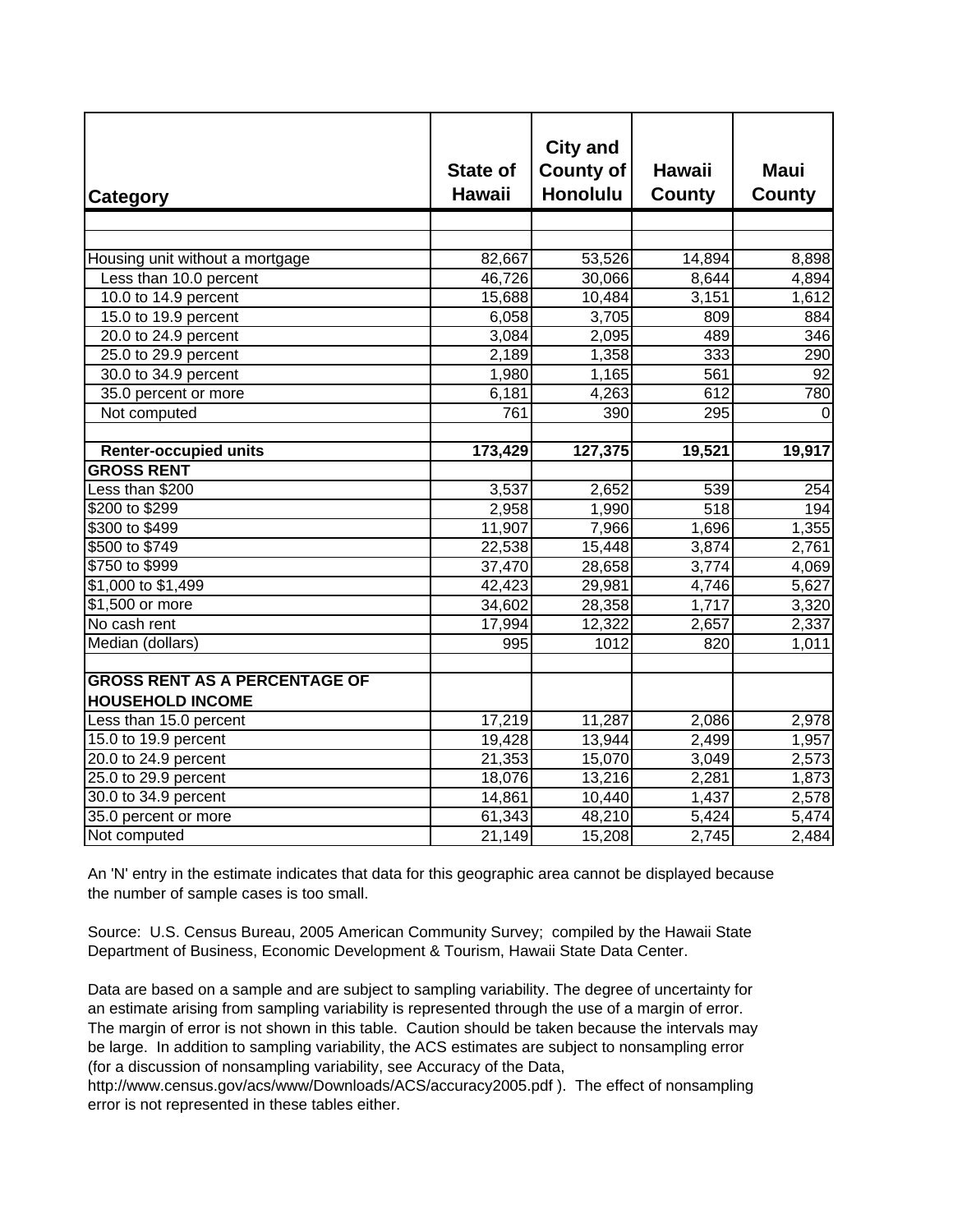## **Selected Housing Characteristic, by County for the State of Hawaii: 2005**

[In percentages. Data for Kauai County and Kalawao County is not available. Based on a sample. Confidence intervals not shown]

| <b>Category</b>             | <b>State of</b><br><b>Hawaii</b> | <b>City and</b><br><b>County of</b><br><b>Honolulu</b> | <b>Hawaii</b><br><b>County</b> | <b>Maui</b><br><b>County</b> |
|-----------------------------|----------------------------------|--------------------------------------------------------|--------------------------------|------------------------------|
|                             |                                  |                                                        |                                |                              |
| <b>Total housing units</b>  | 100.0                            | 100.0                                                  | 100.0                          | $\overline{1}00.0$           |
| Occupied housing units      | 87.6                             | 91.3                                                   | 82.6                           | 77.8                         |
| Vacant housing units        | 12.4                             | 8.7                                                    | 17.4                           | 22.2                         |
| Homeowner vacancy rate      | 0.9                              | 0.6                                                    | 1.9                            | 0.8                          |
| Rental vacancy rate         | 4.7                              | 4.3                                                    | 8.3                            | $\overline{3.2}$             |
| <b>UNITS IN STRUCTURE</b>   | 100.0                            | 100.0                                                  | 100.0                          | 100.0                        |
| 1-unit, detached            | 53.5                             | 46.5                                                   | 76.1                           | 56.5                         |
| 1-unit, attached            | 6.0                              | 7.2                                                    | 2.1                            | 4.3                          |
| 2 units                     | 2.8                              | 2.9                                                    | 2.9                            | 2.6                          |
| 3 or 4 units                | 4.8                              | 5.4                                                    | 3.8                            | $\overline{2.7}$             |
| 5 to 9 units                | 7.0                              | 7.6                                                    | 4.2                            | 8.4                          |
| 10 to 19 units              | 5.4                              | 6.1                                                    | 2.7                            | 5.4                          |
| 20 or more units            | 20.1                             | 24.0                                                   | 7.6                            | 20.1                         |
| Mobile home                 | 0.2                              | 0.1                                                    | 0.7                            | 0.1                          |
| Boat, RV, van, etc.         | 0.1                              | 0.2                                                    | 0.1                            | 0.0                          |
| <b>YEAR STRUCTURE BUILT</b> | 100.0                            | 100.0                                                  | 100.0                          | 100.0                        |
| Built 2005 or later         | 0.4                              | 0.4                                                    | 0.3                            | 0.2                          |
| Built 2000 to 2004          | $\overline{5.0}$                 | 4.8                                                    | $\overline{5.0}$               | $\overline{7.3}$             |
| Built 1990 to 1999          | 14.8                             | 11.9                                                   | 21.8                           | 17.3                         |
| Built 1980 to 1989          | 16.6                             | 12.1                                                   | 26.8                           | 25.2                         |
| Built 1970 to 1979          | 26.4                             | 27.5                                                   | 20.8                           | 28.5                         |
| Built 1960 to 1969          | 17.6                             | 22.0                                                   | 8.9                            | 9.3                          |
| Built 1950 to 1959          | 10.5                             | 12.8                                                   | 4.9                            | 6.2                          |
| Built 1940 to 1949          | 4.7                              | 5.5                                                    | 4.5                            | 1.3                          |
| Built 1939 or earlier       | 4.0                              | 3.1                                                    | 6.9                            | 4.6                          |
|                             |                                  |                                                        |                                |                              |
| <b>ROOMS</b>                | 100.0                            | 100.0                                                  | 100.0                          | 100.0                        |
| 1 room                      | 4.7                              | 4.4                                                    | 6.8                            | 4.8                          |
| 2 rooms                     | 7.6                              | 6.9                                                    | 4.4                            | 16.5                         |
| 3 rooms                     | 14.9                             | 14.8                                                   | 10.4                           | 21.1                         |
| 4 rooms                     | 19.6                             | 19.8                                                   | 18.7                           | 19.7                         |
| 5 rooms                     | 21.5                             | 19.7                                                   | 31.4                           | 15.5                         |
| 6 rooms                     | 14.6                             | 15.3                                                   | 13.3                           | 11.0                         |
| 7 rooms                     | 8.2                              | 8.9                                                    | 8.1                            | 4.6                          |
| 8 rooms                     | 4.3                              | 4.7                                                    | 3.9                            | 3.8                          |
| 9 rooms or more             | 4.6                              | 5.4                                                    | 3.1                            | $\overline{3}.1$             |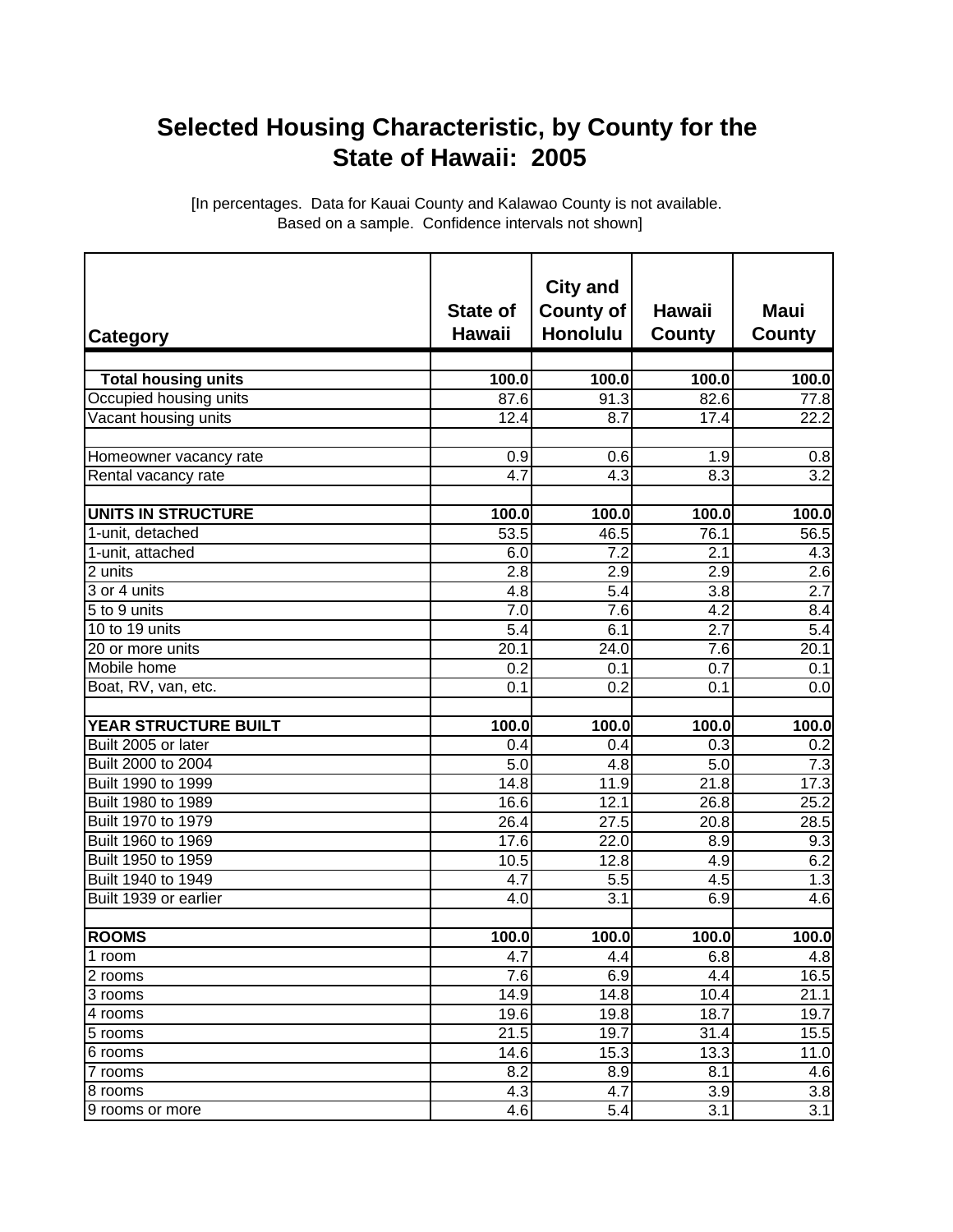| Category                         | <b>State of</b><br><b>Hawaii</b> | <b>City and</b><br><b>County of</b><br><b>Honolulu</b> | <b>Hawaii</b><br>County | <b>Maui</b><br>County |
|----------------------------------|----------------------------------|--------------------------------------------------------|-------------------------|-----------------------|
|                                  |                                  |                                                        |                         |                       |
| <b>BEDROOMS</b>                  | 100.0                            | 100.0                                                  | 100.0                   | 100.0                 |
| No bedroom                       | 5.1                              | 4.8                                                    | 7.4                     | 5.3                   |
| 1 bedroom                        | 15.3                             | 16.1                                                   | 7.8                     | 21.3                  |
| 2 bedrooms                       | 26.6                             | 27.0                                                   | 23.5                    | 30.0                  |
| 3 bedrooms                       | 34.3                             | 31.4                                                   | 46.0                    | 29.5                  |
| 4 bedrooms                       | 12.5                             | 13.8                                                   | 10.0                    | 9.8                   |
| 5 or more bedrooms               | $6.\overline{2}$                 | 6.9                                                    | 5.3                     | 4.1                   |
|                                  |                                  |                                                        |                         |                       |
| <b>Occupied housing units</b>    | 100.0                            | 100.0                                                  | 100.0                   | 100.0                 |
| <b>HOUSING TENURE</b>            |                                  |                                                        |                         |                       |
| Owner-occupied                   | 59.7                             | 57.6                                                   | 67.2                    | 58.8                  |
| Renter-occupied                  | 40.3                             | 42.4                                                   | 32.8                    | 41.2                  |
|                                  |                                  |                                                        |                         |                       |
| YEAR HOUSEHOLDER MOVED INTO UNIT | 100.0                            | 100.0                                                  | 100.0                   | 100.0                 |
| Moved in 2000 or later           | 46.6                             | 46.5                                                   | 45.0                    | 51.2                  |
| Moved in 1995 to 1999            | 13.0                             | 12.8                                                   | 14.6                    | 13.1                  |
| Moved in 1990 to 1994            | 9.2                              | 8.5                                                    | 12.1                    | 8.2                   |
| Moved in 1980 to 1989            | 12.8                             | 12.6                                                   | 12.6                    | 13.6                  |
| Moved in 1970 to 1979            | 9.2                              | 9.6                                                    | 9.3                     | 5.9                   |
| Moved in 1969 or earlier         | $\overline{9.2}$                 | 10.0                                                   | 6.4                     | $\overline{8.0}$      |
|                                  |                                  |                                                        |                         |                       |
| <b>VEHICLES AVAILABLE</b>        | 100.0                            | 100.0                                                  | 100.0                   | 100.0                 |
| No vehicles available            | 8.7                              | 10.4                                                   | $\overline{5.2}$        | 4.9                   |
| 1 vehicle available              | 34.4                             | 36.1                                                   | 31.8                    | 31.8                  |
| 2 vehicles available             | 35.9                             | 33.3                                                   | 41.5                    | 41.5                  |
| 3 or more vehicles available     | 21.0                             | 20.2                                                   | 21.4                    | 21.8                  |
|                                  |                                  |                                                        |                         |                       |
| <b>HOUSE HEATING FUEL</b>        | 100.0                            | 100.0                                                  | 100.0                   | 100.0                 |
| Utility gas                      | 3.2                              | 4.1                                                    | 1.2                     | 0.5                   |
| Bottled, tank, or LP gas         | 1.7                              | 1.0                                                    | 3.3                     | 2.6                   |
| Electricity                      | 34.2                             | 38.2                                                   | 18.6                    | 26.8                  |
| Fuel oil, kerosene, etc.         | 0.0                              | 0.0                                                    | 0.0                     | 0.2                   |
| Coal or coke                     | 0.0                              | 0.0                                                    | 0.0                     | 0.0                   |
| Wood                             | 0.4                              | 0.0                                                    | 1.6                     | 1.1                   |
| Solar energy                     | 1.2                              | 0.9                                                    | 1.0                     | $\overline{3.2}$      |
| Other fuel                       | 0.0                              | 0.1                                                    | 0.0                     | 0.0                   |
| No fuel used                     | 59.3                             | 55.8                                                   | 74.3                    | 65.7                  |
|                                  |                                  |                                                        |                         |                       |
| <b>OCCUPANTS PER ROOM</b>        | 100.0                            | 100.0                                                  | 100.0                   | $\overline{100.0}$    |
| 1.00 or less                     | 91.3                             | 91.4                                                   | 91.5                    | 89.0                  |
| 1.01 to 1.50                     | 5.9                              | 5.6                                                    | 5.7                     | 7.8                   |
| 1.51 or more                     | 2.9                              | 3.0                                                    | 2.8                     | 3.2                   |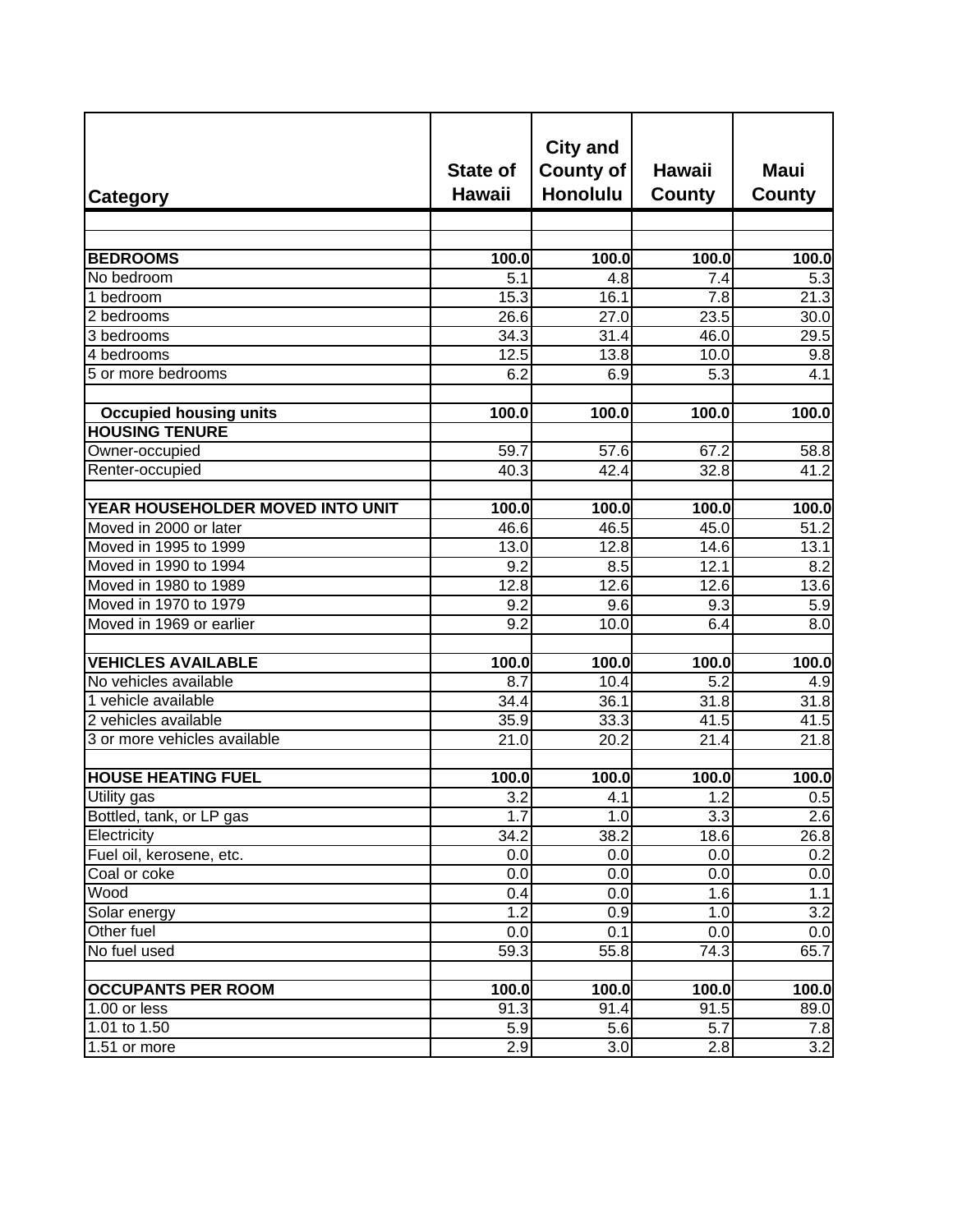| <b>Category</b>                                                            | <b>State of</b><br><b>Hawaii</b> | <b>City and</b><br><b>County of</b><br><b>Honolulu</b> | <b>Hawaii</b><br>County | <b>Maui</b><br>County   |
|----------------------------------------------------------------------------|----------------------------------|--------------------------------------------------------|-------------------------|-------------------------|
|                                                                            |                                  |                                                        |                         |                         |
| <b>Owner-occupied units</b>                                                | 100.0                            | 100.0                                                  | 100.0                   | ${\sf N}$               |
| <b>VALUE</b>                                                               |                                  |                                                        |                         |                         |
| Less than \$50,000                                                         | 0.9                              | 0.9                                                    | 1.9                     | ${\sf N}$               |
| \$50,000 to \$99,999                                                       | 1.8                              | 1.4                                                    | 4.7                     | $\overline{N}$          |
| \$100,000 to \$149,999                                                     | 3.8                              | 2.8                                                    | 10.1                    | $\overline{N}$          |
| \$150,000 to \$199,999                                                     | $\overline{5.4}$                 | 5.4                                                    | 8.0                     | $\overline{N}$          |
| \$200,000 to \$299,999                                                     | 14.1                             | $\overline{14.3}$                                      | 19.5                    | $\overline{N}$          |
| \$300,000 to \$499,999                                                     | 31.2                             | 32.2                                                   | 30.0                    | $\overline{N}$          |
| \$500,000 to \$999,999                                                     | 36.1                             | 36.7                                                   | 21.5                    | $\overline{\mathsf{N}}$ |
| \$1,000,000 or more                                                        | 6.6                              | 6.2                                                    | 4.3                     | $\overline{\mathsf{N}}$ |
|                                                                            |                                  |                                                        |                         |                         |
| <b>MORTGAGE STATUS AND SELECTED</b>                                        |                                  |                                                        |                         |                         |
| <b>MONTHLY OWNER COSTS</b>                                                 | 100.0                            | 100.0                                                  | 100.0                   | 100.0                   |
| Housing units with a mortgage                                              | 67.8                             | 69.1                                                   | 62.7                    | 68.8                    |
| Less than \$300                                                            | 0.2                              | 0.2                                                    | 0.0                     | 0.2                     |
| \$300 to \$499                                                             | 1.1                              | 0.9                                                    | 2.0                     | 0.9                     |
| \$500 to \$699                                                             | 2.6                              | $\overline{2.3}$                                       | 5.6                     | 0.5                     |
| \$700 to \$999                                                             | 6.6                              | 5.8                                                    | 10.2                    | 6.3                     |
| \$1,000 to \$1,499                                                         | $\overline{14.8}$                | $\overline{1}4.4$                                      | 18.8                    | 11.8                    |
| $$1,500$ to \$1,999                                                        | 15.1                             | 15.9                                                   | 10.5                    | 14.3                    |
| \$2,000 or more                                                            | 27.4                             | 29.7                                                   | 15.5                    | 34.8                    |
| Housing units without a mortgage                                           | 32.2                             | 30.9                                                   | 37.3                    | 31.2                    |
| Less than \$100                                                            | 0.9                              | 0.6                                                    | 3.3                     | 0.3                     |
| \$100 to \$199                                                             | 4.4                              | 3.4                                                    | $\overline{9.2}$        | 3.9                     |
| \$200 to \$299                                                             | 8.3                              | 7.5                                                    | 11.7                    | $\overline{9.2}$        |
| \$300 to \$399                                                             | 7.7                              | 8.0                                                    | 7.0                     | $\overline{5.3}$        |
| \$400 or more                                                              | 10.9                             | 11.5                                                   | 6.1                     | 12.6                    |
| <b>SELECTED MONTHLY OWNER COSTS AS A</b><br>PERCENTAGE OF HOUSEHOLD INCOME | 100.0                            | 100.0                                                  | 100.0                   | 100.0                   |
| Housing unit with a mortgage                                               | 67.8                             | 69.1                                                   | 62.7                    | 68.8                    |
| Less than 20.0 percent                                                     | 20.0                             | 20.4                                                   | 20.3                    | 15.8                    |
| 20.0 to 24.9 percent                                                       | 11.4                             | 12.0                                                   | 9.1                     | 11.5                    |
| 25.0 to 29.9 percent                                                       | 9.1                              | 10.1                                                   | 6.3                     | 8.1                     |
| 30.0 to 34.9 percent                                                       | 5.9                              | 6.3                                                    | 6.6                     | 3.8                     |
| 35.0 percent or more                                                       | 21.0                             | 19.9                                                   | 20.3                    | 29.2                    |
| Not computed                                                               | 0.3                              | 0.4                                                    | 0.0                     | 0.3                     |
|                                                                            |                                  |                                                        |                         |                         |
| Housing unit without a mortgage                                            | 32.2                             | 30.9                                                   | 37.3                    | 31.2                    |
| Less than 10.0 percent                                                     | 18.2                             | 17.4                                                   | 21.6                    | 17.2                    |
| 10.0 to 14.9 percent                                                       | 6.1                              | 6.1                                                    | 7.9                     | $\overline{5.7}$        |
| 15.0 to 19.9 percent                                                       | 2.4                              | 2.1                                                    | 2.0                     | 3.1                     |
| 20.0 to 24.9 percent                                                       | 1.2                              | 1.2                                                    | 1.2                     | $\overline{1.2}$        |
| 25.0 to 29.9 percent                                                       | 0.9                              | 0.8                                                    | 0.8                     | 1.0                     |
| 30.0 to 34.9 percent                                                       | 0.8                              | 0.7                                                    | 1.4                     | 0.3                     |
| 35.0 percent or more                                                       | 2.4                              | 2.5                                                    | 1.5                     | 2.7                     |